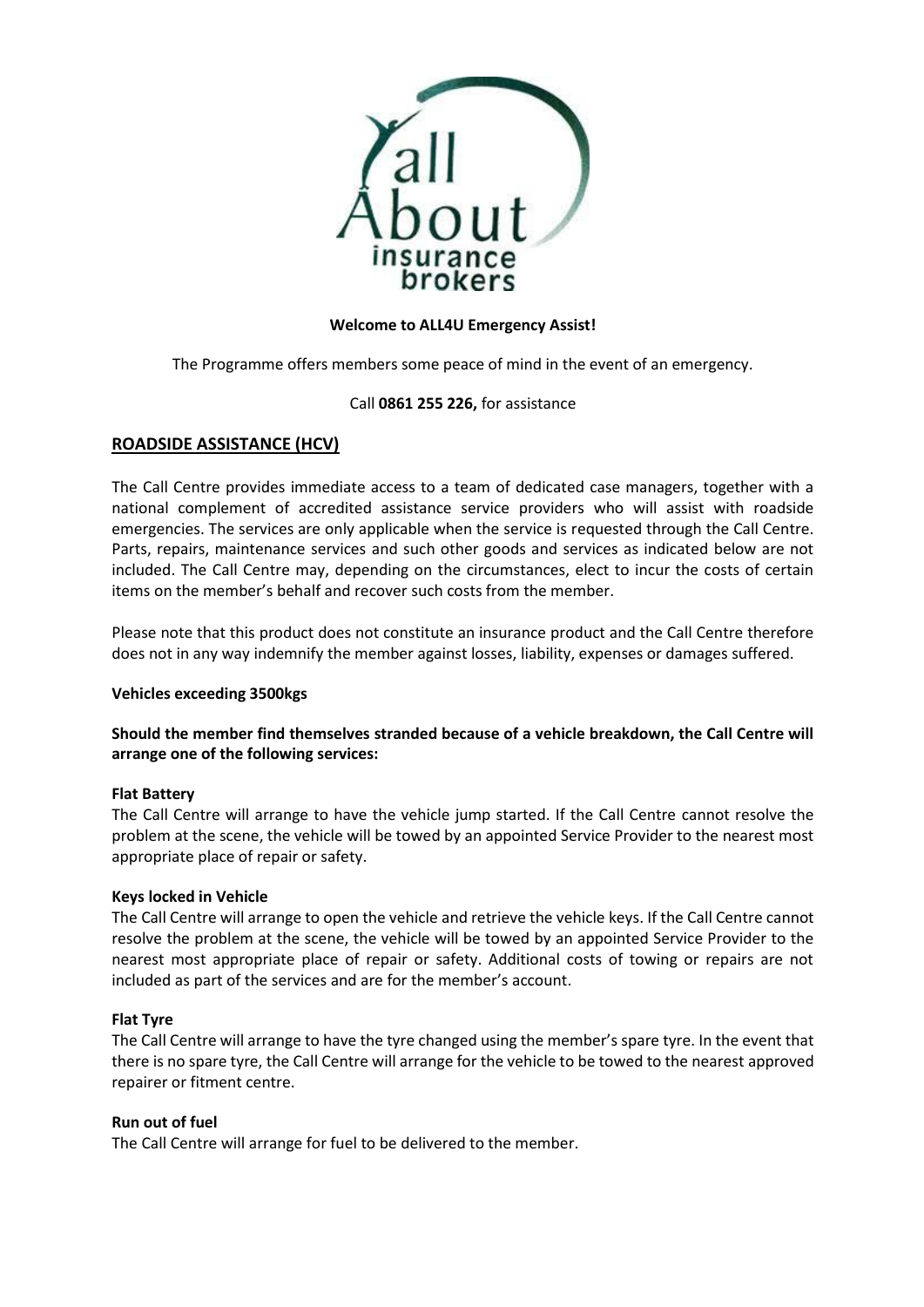### **Oil, Fluid and Water delivery service**

Should the vehicle become disabled due to running out of Oil, Fluid or Water, the call centre will arrange for the above mentioned items to be delivered to the client. The cost of the fluid or oil will be for the client's own account.

# **Winching/Extracting Assistance**

Assistance will be provided for extracting the vehicle when accidentally stuck in a ditch or other inaccessible areas, when such location is within 50 metres of a paved road or highway. This service does not include extraction when driving a vehicle off-road or on unpaved highways.

# **Mechanical and Electrical Breakdown**

The Call Centre will tow the vehicle to the nearest franchised dealer (if under warranty) or to the nearest repairer.

# **Storage**

The Call Centre will arrange for the safe storage of the vehicle overnight or weekend where necessary. On the next working day, the vehicle will be relocated to the nearest approved dealer or repairer. Second Tows will be for the member's account (this excludes tows that are a continuation of the first tow due to a vehicle that was towed after-hours / over weekends / public holidays).

# **Transmission of Urgent Messages**

The Call Centre will relay messages of delay or changed arrangements to a nominated family member, employee or business colleague at the member's request.

# **Vehicle Protection Services**

In the event of an incident, where necessary, the call centre will dispatch an armed response vehicle to the scene in order to protect the vehicle and load until such time as the roadside assistance vehicle or tow truck arrives.

# **Roadside Assistance Terms and Conditions**

- Services will only be rendered to validated beneficiaries.
- Each service will be managed on an individual basis and is highly dependent on traffic, weather and correct information being received.
- **All incidents will be arranged and facilitated, limited up to R 15 000.00 per vehicle per annum**.
- Roadside assistance services are only available in the event that the breakdown occurs in South Africa, Lesotho or Swaziland. The Call Centre will not refund breakdown assistance charges for incidents that occur in any other country.
- Second Tows will be for the member's account (this excludes tows that are a continuation of the first tow due to a vehicle that was towed after-hours / over weekends / public holidays).
- Mechanical Breakdown services are offered whether the vehicle breaks down at home or on the road.
- Battery replacement costs are for the member's account
	- o Limited to South African territory only
- The additional per kilometre rate is subject to change in accordance with fuel price fluctuations.
- All services must be authorised, arranged and managed by the Call Centre. Any costs incurred through arrangements made by the member without prior authorisation from the Call Centre fall outside of the benefit entitlement.
- In the event of a mechanical or electrical breakdown, the vehicle is to be towed to the closest franchised dealer or repair centre from the scene of the breakdown per the limits specified.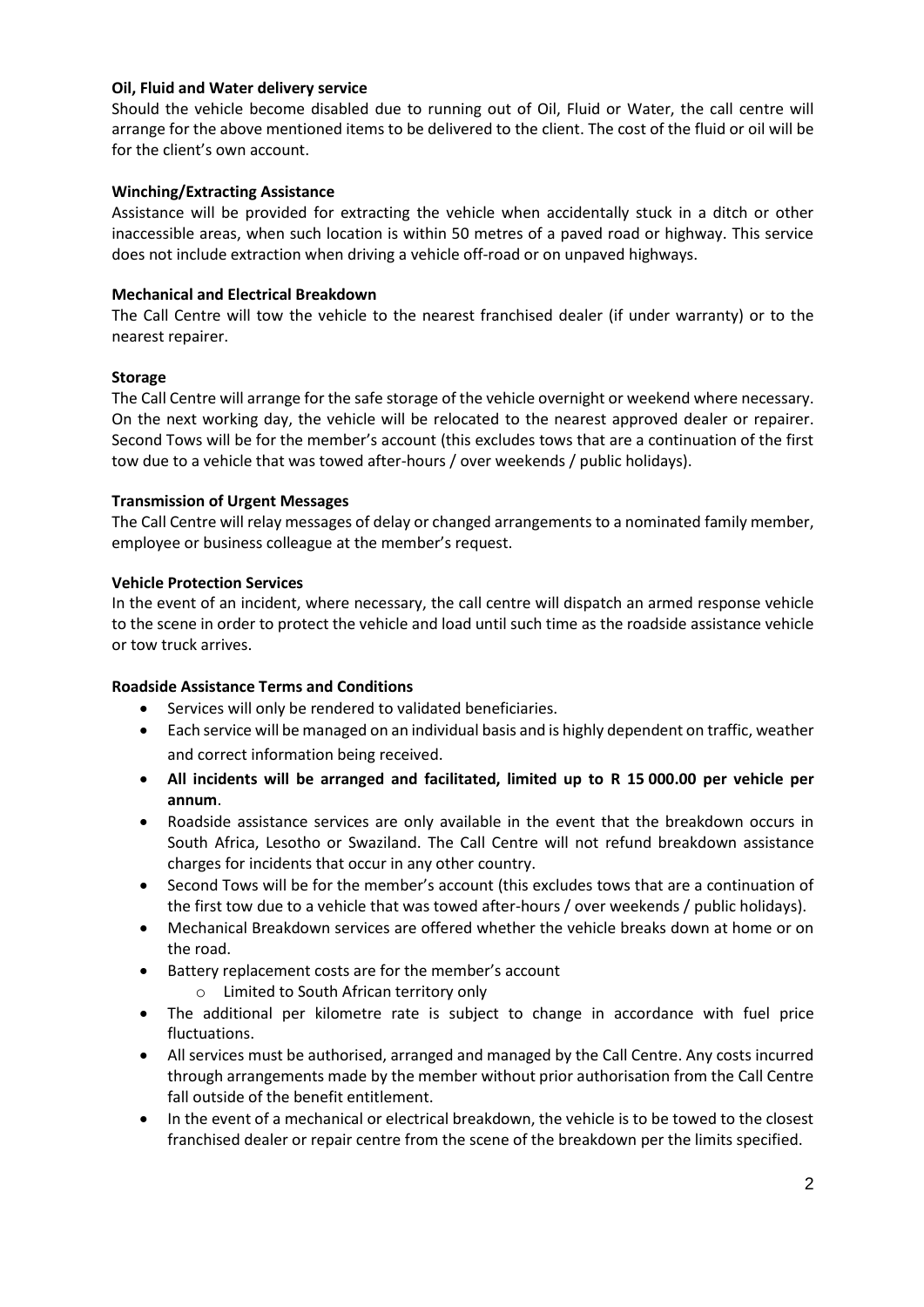- An Accident shall be defined as damage to one or more body panels (which will require repair in a body shop) as a result of a collision with another vehicle or object. An accident shall also include instances where the engine catches fire, or where impact with a pothole, kerb or pavement results in damage to the suspension, wheels or undercarriage (and not necessarily the body panels), and where it is clear to the member and the service provider that the damage is of an insurable risk nature, irrespective of whether or not the car is insured. In instances of doubt the service provider shall arbitrate on this latter definition. In the event of the accident being caused by mechanical failure, and in essence where the vehicle under these descriptions is non-driveable, the incident will be considered to be an accident.
- The member will be liable for any costs related to the breaking of window glass should there be no other way to gain access to the vehicle to tow.

# **Exclusions**

- Vehicles not in a roadworthy condition.
- Accident towing
- Service for any trailer which must be separated from the truck tractor.
- Service to vehicles with expired safety inspection sticker(s), license plate sticker(s), and/or emission sticker(s) where such stickers are required by law.
- Vehicles located at storage facilities.
- Cost of parts, replacement keys, replacement tyres, batteries, fluids, lubricants, cost of installation of products, materials, toll fees, and any additional labour relating to towing.
- Any fees relating to the dismount/mounting of a drive shaft.
- Tyre repair.
- Tyre replacement at any location other than a roadside disablement site.
- Cost of the replacement tyres and its installation.
- Any and all taxes or fines.
- Non-emergency towing or other non-emergency service including but not limited to mounting or removing of any tyres, snow tyres, off-road tyres, chains or similar items.
- Shovelling snow from around a vehicle.
- Service when a vehicle is snowbound in unploughed areas such as snow banks, snowbound driveways or curb side parking.
- Damage or disablement due to flood, fire, or vandalism.
- Vehicles located at a place of repair
- Service on a vehicle that is not in a safe condition to be towed or serviced or that may result in damage to the vehicle if towed or serviced.
- Towing done by other than a licensed service provider, vehicle storage charges or a second tow for the same disablement.
- Towing or extraction as a result of a collision or accident.
- Towing or service on roads not regularly maintained, such as sand beaches, open fields, forests, and areas designated as not passable due to construction, etc.
- Towing at the direction of a law enforcement officer relating to traffic obstruction, impoundment, abandonment, illegal parking, or other violations of law.
- Towing for the purpose of disposal (e.g. salvage facility).
- Towing of a vehicle off a boat dock or marina unless such facilities are used for intermodal and ocean freight purposes.
- Transportation for the member to the vehicle for a service or from the vehicle to another destination after the service has been rendered.
- Services may not be requested from a dealer or repair facility.
- Service will not be rendered in the event of emergencies resulting from the use of intoxicants or narcotics, or the use of the vehicle in the commission of a crime.